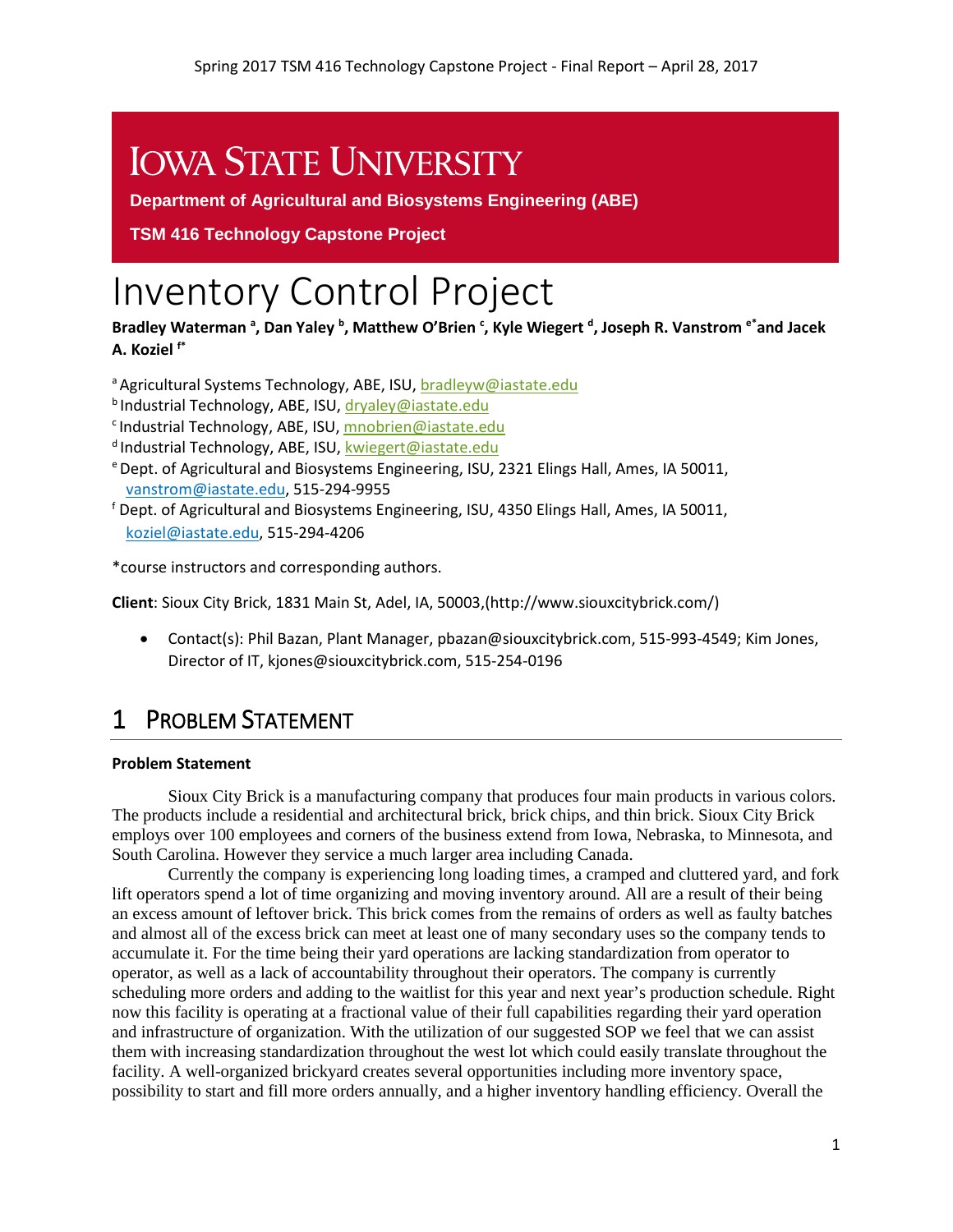yard is affecting the company by contributing to excessive product transportation which results in a form of overprocessing. Through implementation and adjunct application of our SOP Sioux City Brick will be able to benefit from standardization of work and how operators are facilitating yard activities. This will allow them to identify areas needing improvement in the future this will also allow for proper measuring of yard activities and efficiencies. This standardization will open pathways for future projects within the capstone area or within the company.

#### **Business Case Statement**

As we observed, Sioux City Brick is experiencing long loading/unloading times, excessive travel times, and insufficient amounts of storage room for new inventory. This problem is a very complex, multifaceted situation, from our observations both on site and noted over the phone we determined there are multiple causes contributing to the issue. Some of the causes stem from errors in production volume as well as other processes that produce customized products, which often times aren't easy to sell to a customer who is looking to buy brick. We spoke with one of the operators who works in the west lot of the facility and determined there was room for improvement regarding both the preparation and movement of brick within the lot. The issue seems to be an ongoing and growing problem for the company. Ideally, the left over brick would be kept to be used for secondary processes but, as they accumulate they start to fill up area that should be used by inventory with a higher turnover rate.

This project's main focus was establishing a standard operating procedure for fork lift operators to follow creating a standardized method of operation. We did this in order to make it feasible to measure the efficiency of the yard space usage, the frequency of ordered products, an awareness of a more efficient yard setup, and firm separation of bins that will help maintain an organizational flow to the yard. Resolving many of the timely based issues will most be noticed by the fork lift operators firstly, people picking up orders, and lastly people working in the facility that might notice scheduling changes or additions. If the product does not continue to flow through the yard efficiently then there are some obstacles in the process. This is measured by the time it takes to load an order and ship it out or by the amounts of load sent out in a standard day

### 2 GOAL STATEMENT

Sioux City Brick is having trouble finding storage space for new products and handling their finished product in a timely manner. When the fork lift operators are preparing shipments or loading trucks, quite often they will have to move several cubes of brick to find a specific product that needs to be sent out for delivery. With all the extra handling of inventory, the shipping process becomes very extensive and the brick is more likely to be damaged while being moved. Our achieved goal has been to propose a standard operating procedure that combines existing procedures, supplemental instructions, as well as additions aimed at addressing the specific problems we saw in the west inventory storage lot, and ensure they are performed the same way by all operators. These problems include additional waiting time, excessive handling resulting in over processing and displaced cubes that need to be replaced back into the row within the day or the week (timely manner).

With our final SOP proposed, they will be able to continue from here by taking and implementing some, or all, of our suggestions into their official operating procedures that are currently in place. With a standard operating procedure implemented and upheld, they may move to further projects of making the lot more efficient. They may now measure specific data points to test operation efficiency and test new ways to improve upon them. This SOP is the beginning of a long-term, multifaceted solution to their inventory control problem.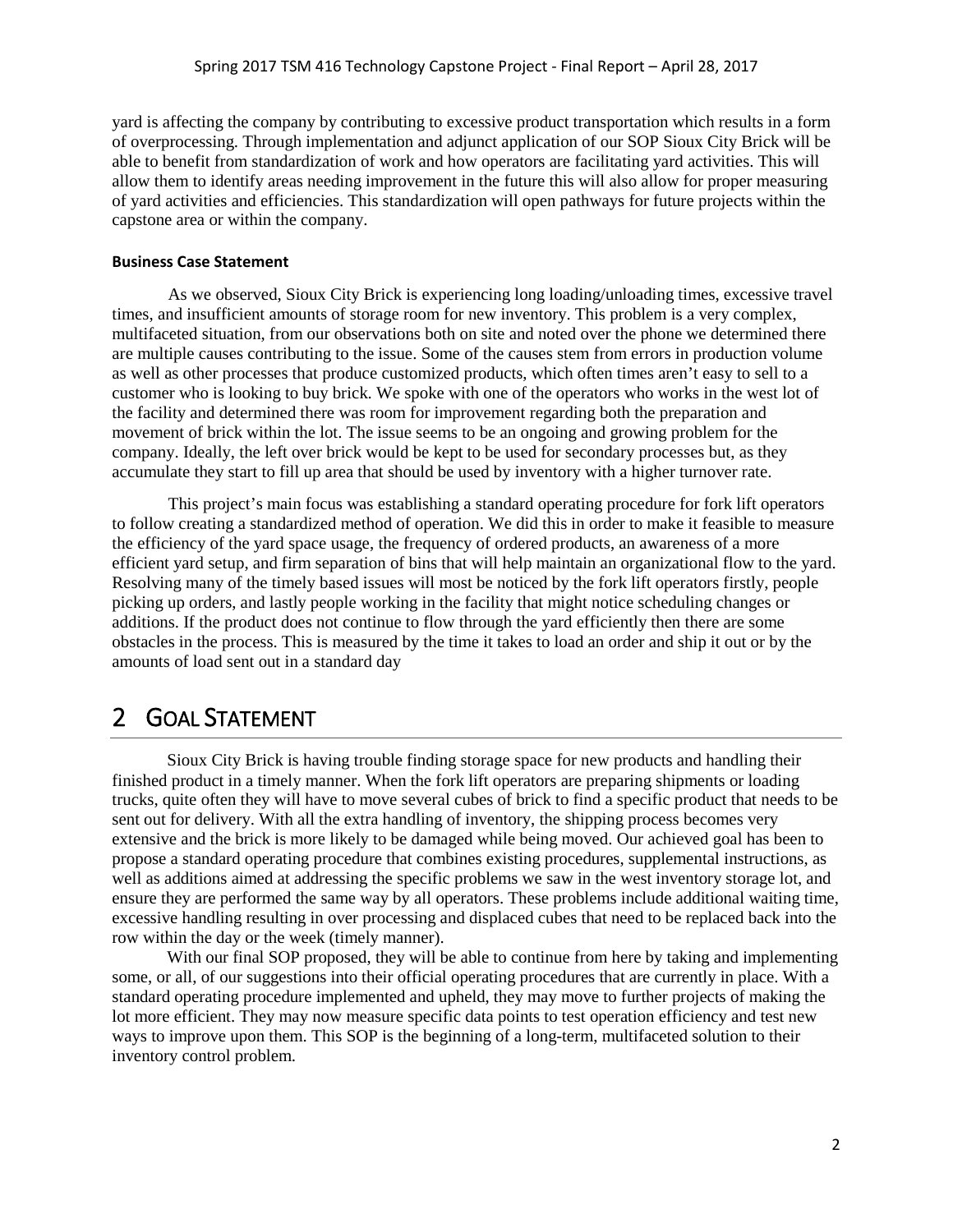#### **Objectives**

**Main objective:** Propose a Standard Operating Procedure that addresses observed problems.

**Secondary objectives:** Propose an implementation plan for the Standard Operating Procedure.

- Client Criteria
	- Sioux City Brick adopts entire or parts of proposed SOP
	- Focus on West Inventory Storage Lot
- Constraints
	- \$10,000 Budget
	- Large time investment required to implement changes/rearrange inventory
	- Pending Yard Manager hiring to uphold operator compliance of SOP

#### **Rationale**

- Creating a Standard Operating Procedure is the beginning of a long-term solution to their inventory management--with standard procedures they will be able to measure efficiency of handling activities and identify when they are not using the yard as efficiently as they could be
- Product placement and retrieval times will be shortened
- Reduce the amount of times that products have to be moved

### 3 PROJECT PLAN/OUTLINE

Our team has produced a standard operating procedure and implementation plan for enacting the standard operating procedure. Within the standard operating procedure we have included sections that contain specific details for safety, responsibilities, procedures, scope, and purpose. Perhaps the most important section is the procedure section, which is a consolidated list of the operating instructions, supplemental instructions, as well as additions to both sets of instructions that target specific problems our group has witnessed within the inventory yard. Our deliverable was to create a standard method that all employees should follow while in the storage yard because one of our observations was that each fork lift driver operated in a manner that worked best for them specifically versus the entire yard.

An additional deliverable was to find multiple options to help implement this standard operating procedure. The most import part of the implementation plan is to fill the Yard Manager position whose main task could be enforcing the set standards of organization, safety, and functionality of the yard. Additional implementation procedures include each employee having a copy of the standard operating procedure, which contains all the procedural instructions. As well as a standard for training new hires and it was mentioned that procedural instructions need to be reviewed in weekly meetings. In the event the procedural instructions do not pertain to the processes in place because of new equipment or adjustments to the process then the instructions must be updated. The life cycle of SOP is displayed in a flow diagram located in **Appendix 1.2**.

Original plans included deliverables that focused on separating mixed brick and creating an organization method to track batches of brick. However in our efforts to find a solution we determined that this is not entirely possible. Sioux City Brick manufactures over 23,000 options of combinations for color and style of brick and they only have 500 - 1000 bin locations so there will be mixed product in some bins. During our analysis of the tagging method that is currently used, it was determined to be an effective method of labeling and tracking each batch of brick.

From time to time, product is moved within the yard to free up bin space for new batches of brick. Ideally, all tag-ends of orders should be located in mixed bins and should put on a retention schedule. Since one of the main problems involves the tag-ends of orders obstructing storage space, it was proposed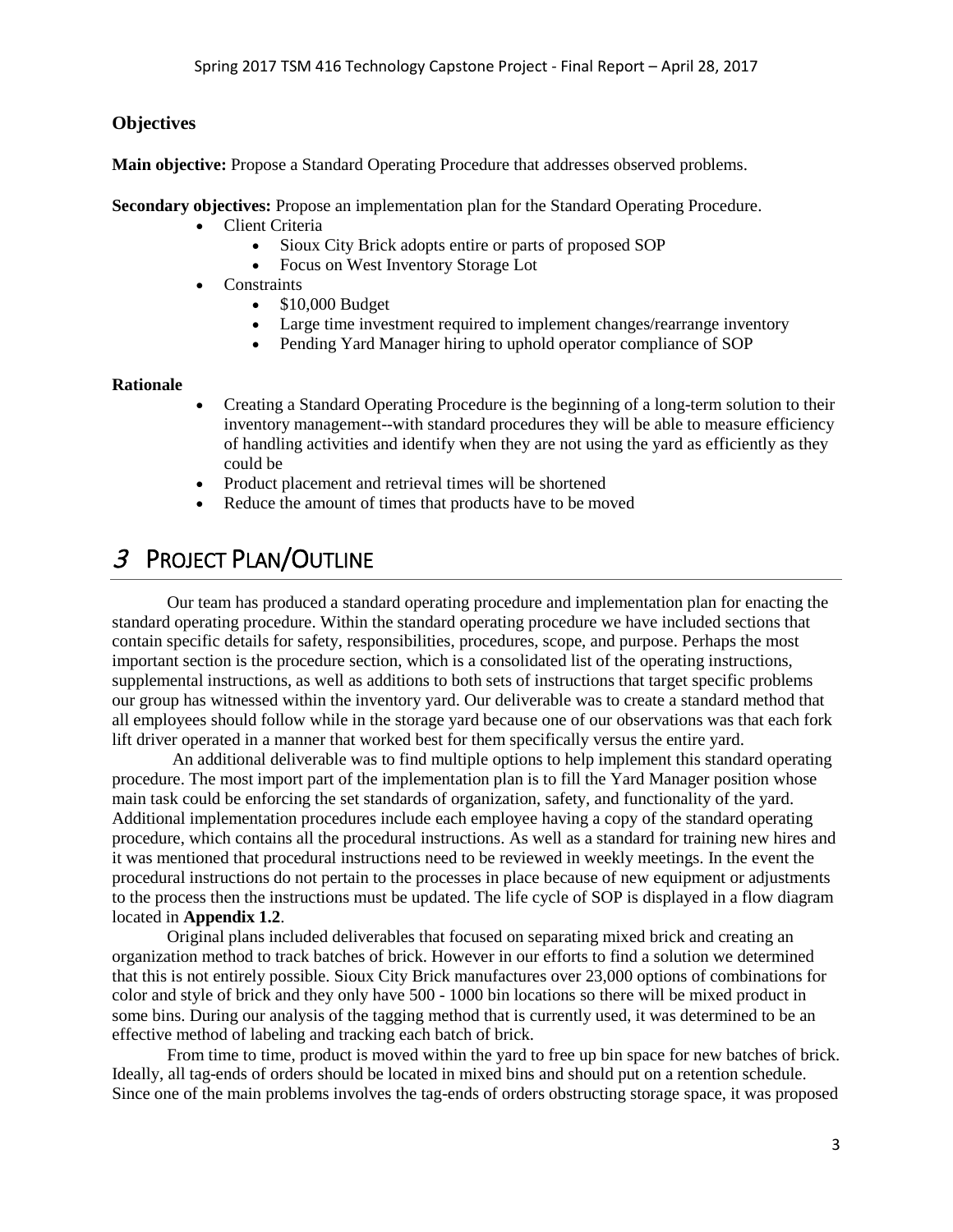that tag-ends should be moved to their own designated locale, to avoid future obstructions throughout the rest of the yard.

Stray brick, whether it be loose or a partial strap or cube, within the yard is caused by several different processes. Many of the partial straps and cubes are the results of another department that performs quality sampling; these employees select ideal bricks from the cubes, but often do not repair the bands that they disassemble in the process. These employees do not fall under the direct authority of the yard manager, and as such are not necessarily held accountable on band restructuring. In our standard operating procedure, we stated that all employees operating in the yard are under the supervision of the manager deeming the employees accountable. This will allow the yard manager to direct other departments' employees so long as they are working in the yard, and will also require them to abide by the same maintenance requirements as employees regularly stationed there. Under the supervisor's authority, any departments that remove bricks must repair the cubes they remove brick from.

We spent a couple of weeks reviewing inventory sheets provided by the clients. These sheets provided us the quantities of product within the yard, by age. We noticed that they have a sizeable portion of their product is over a year old, while some product is approaching a decade on the yard. At this point, the clients are not prepared to utilize any methods to quickly liquidate their existing old stock, and would rather continue to hold the marketable product rather than scrap or sell with heavily discounted prices. Sioux City Brick does an excellent job of tracking their inventory by age and this method of tracking their inventory is one of the most passive ways to accurately gauge the efficiency of space within the inventory yard. They perform inventory counts twice a year, manually counting stacks and rows on the yard. Sioux City Brick does have existing policies that define a maximum product retention, and also employ a secondary method to increase the turnover rate of some products. Select red and brown products can be combined into an assorted mixture and sold under a Western Rustic label. This product allows them to market and sell older brick as a more popular product, providing a profitable method of further reducing the amount of tag end brick.

Some of the skills that this project required included professional communication as well as aptitudes for analytics and problem solving, as well as an understanding of facility layouts and how product moves through the facility. All of these traits allowed for cohesive teamwork with the clients to establish a reasonable scope for the project and to keep client updated the on the progress we, as a team, were making towards the development of an effective method of resolving the specific obstacles we were working to resolve.

### 4 BROADER OPPORTUNITY STATEMENT

Our project is intended to be implemented by supervisors and operators. They should be able to quickly understand the ideas our SOP introduces and see the value of minimizing the wasted movements and small inventory quantities that create hazards on the yard. It is a set of step by step instructions which are already being used by the client that have been consolidated and improved upon. We are dealing with an intricate system that has problems in a few areas which compound upon each other resulting in the overall issue of the management of inventory. Inventory management problems are not uncommon in most industries, and are issues that many manufacturing/production companies deal with. Our solution is applicable to other brick manufacturers as well as any company that organizes many different products into a small number of locations, without reliable controls or standard operating procedures in place. Lumberyards, grain storage, and other similar facilities would find our procedures useful for helping to streamline storage and retrieval in warehouses and inventory yards. Due to previous employment experiences, we know seed companies could use our solution if they are running into similar issues of insufficient space and bin adjustments because they store their inventory in a similar way. Again, any manufacturer that puts wide varieties of their products on pallets and then stores them into stacks/rows containing multiple different products could benefit from our solution.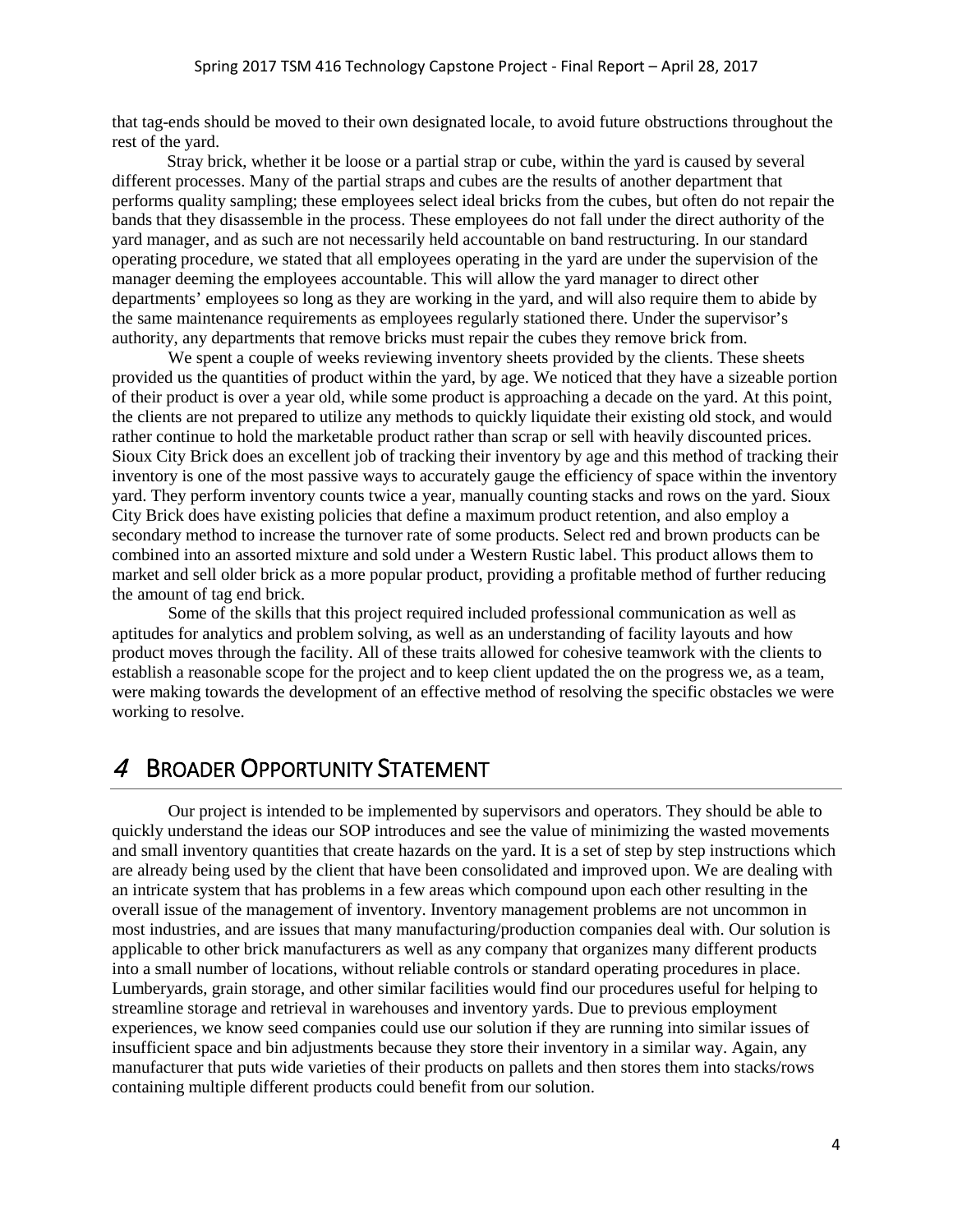When comparing brick companies specifically it appears that many other companies have less on hand inventory so comparing them can be difficult. To gain a more accurate comparison we compared the yard to shipping ports since they both have a lot of on hand inventory that is moved frequently. Inventory management is sometimes an overlooked subject in manufacturing however this is a pertinent issue that requires time and attention to find a solution. There is a significant cost to the company to redirect manpower to focus on reorganization of trouble areas. Simply put to clean up the yard and relocated tagends will take a significant amount of time to accomplish. It is a cost that can be mostly mitigated but never entirely removed. If cleaning and organizational tasks are done weekly most of the cost that will be experienced from mass cleaning and reorganizing will be much lower and budgeted throughout the weekly labor costs. We feel that these costs will be minimal when compared to the benefits of having an efficient yard in terms of monetary value and time saving.

### 5 PROJECT SCOPE

During this project the scope was significantly modified because of the inability to complete the original deliverable that our client asked of us. Also contributing to the change in scope, our client would benefit greatly from having a standard operating procedure in their inventory yard. This project was meant to create the necessary base for which Sioux City Brick and its associates are able to continue with future projects to address further problems specifically observed within their inventory yard. We used a cause and effect analysis process consisting of a fishbone diagram and a tree diagram to help us narrow down the scope to a set of more attainable goals. The tree diagram is included in **Appendix 1.3**. Our fishbone diagram that specifically identifies contributing issues to obstacles witnessed in the inventory yard is displayed in **Appendix 1.1**.

The scope of our project was to create a standard operating procedure that established a set of guidelines that need to be followed by all employees of Sioux City Brick and their associates while conducting daily operations in the inventory yard. Secondly, we created an implementation plan to help establish the standard operating procedure. Overall, the implementation plan is going to be most effective with the filling of the Yard Manager position, due to this being the primary individual responsible for upholding the new instructions and facilitating required tasks. This person will manage operator tasks and hold them accountable to those tasks.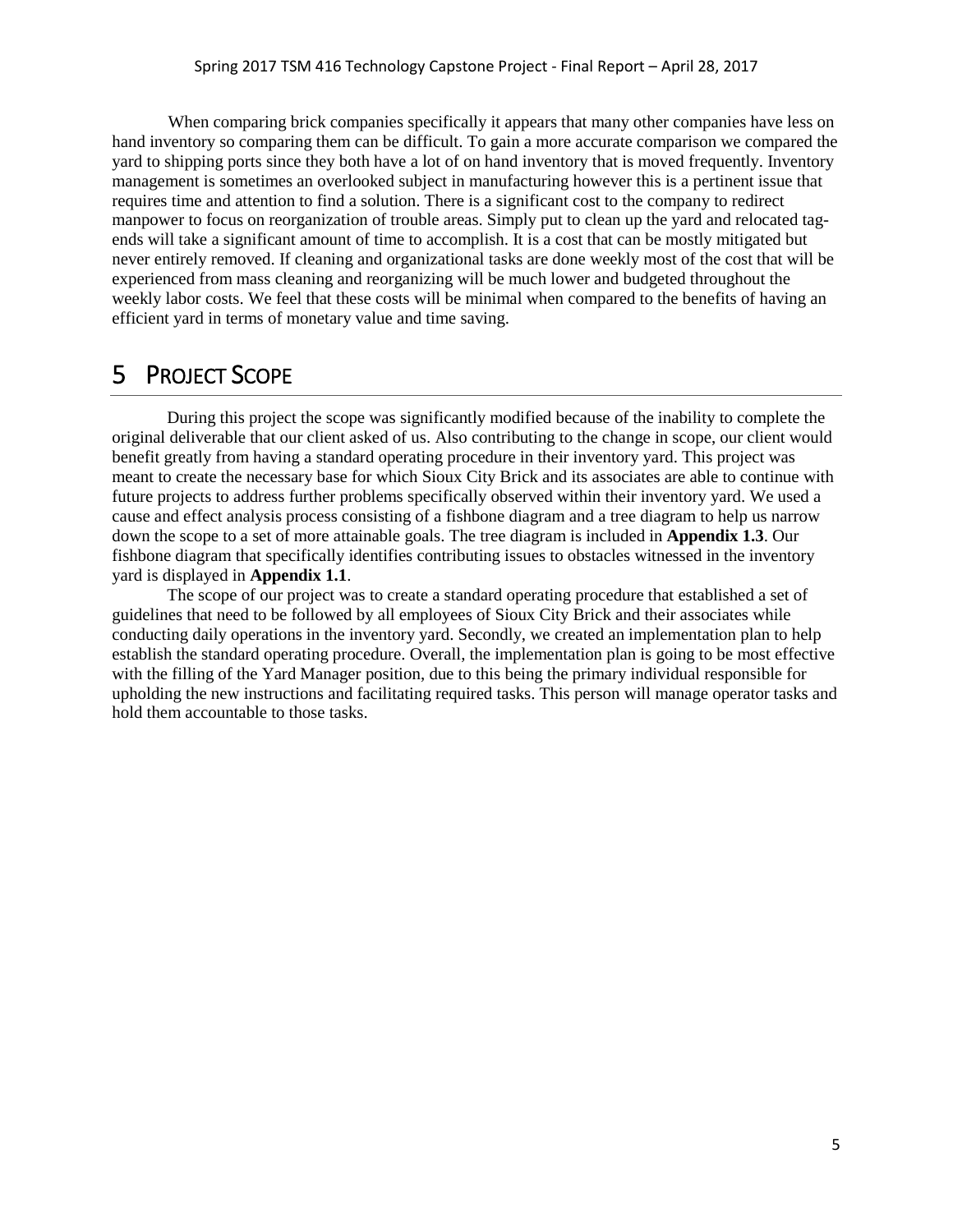## 6 GRAPHICAL ABSTRACT



> This is an image of the West Lot in the Adel facility of Sioux City Brick where our standard operating procedure can be implemented. This is also the portion of the yard that we did most of our observations for this project.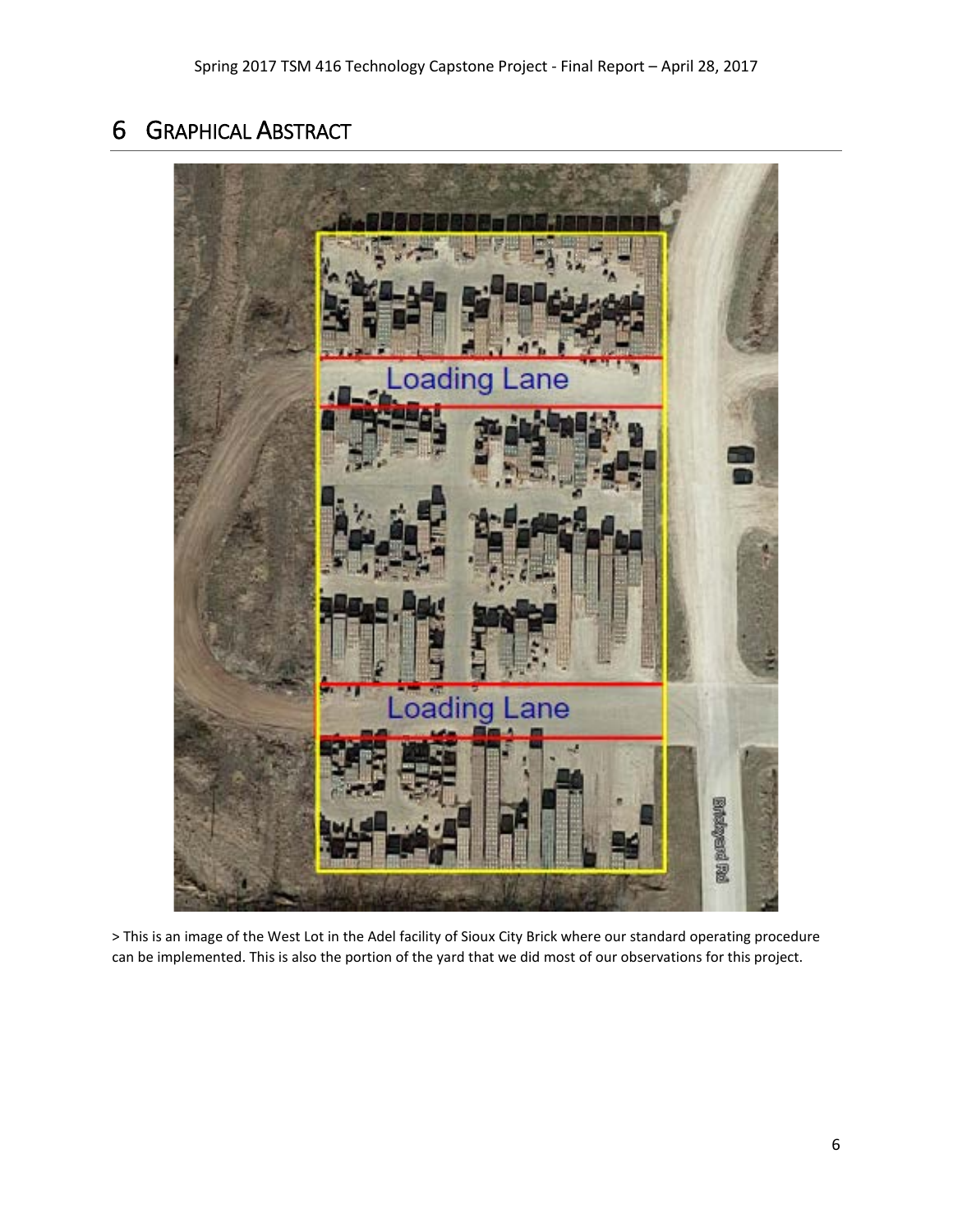## 7 APPENDICES

### **> Appendix 1.1 Fishbone Diagram of Inefficient Process for Moving Brick**